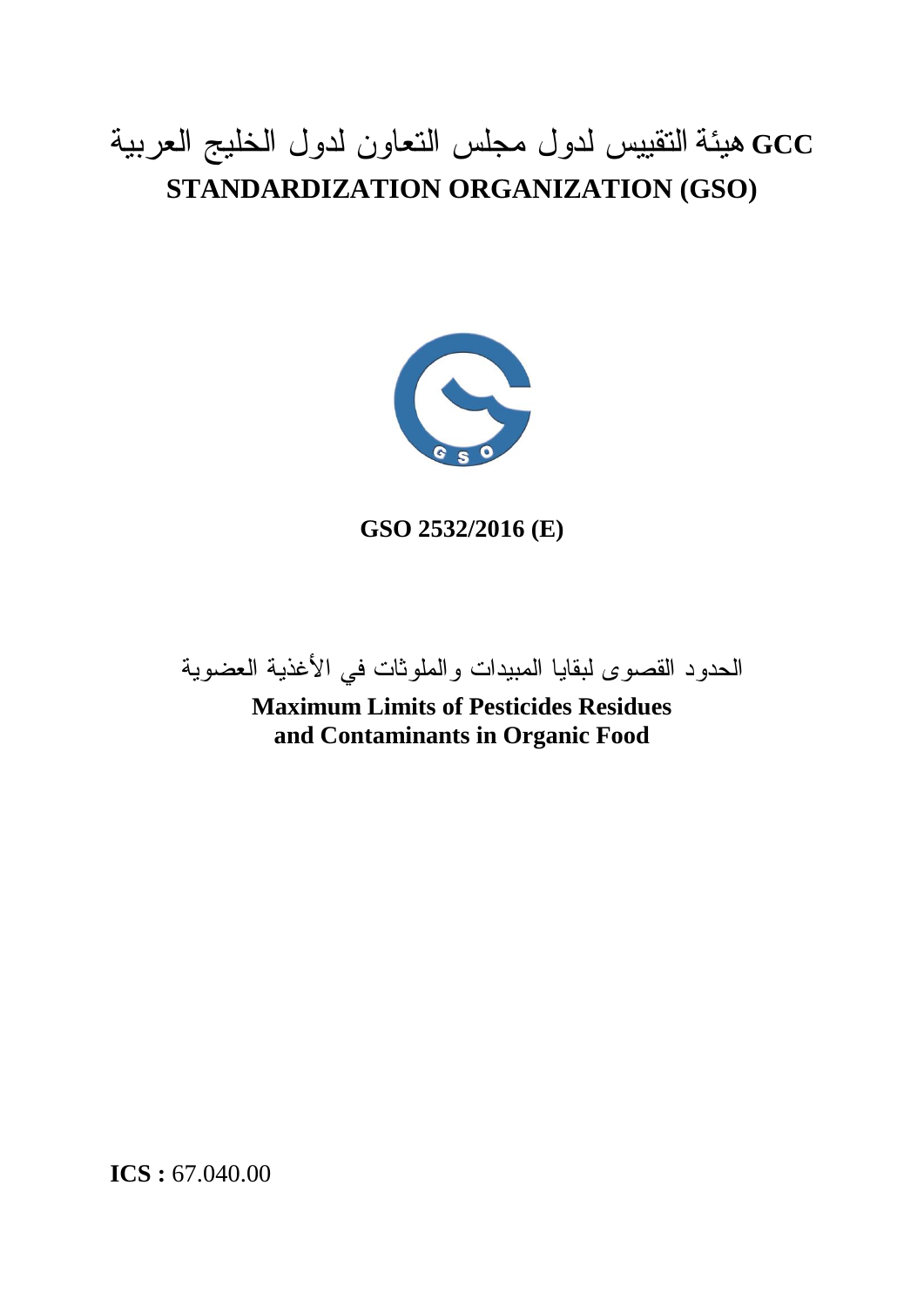## **Maximum Limits of Pesticides Residues and Contaminants in Organic Food**

**Date of GSO Technical Council (38)** : 28-29/6/1437h (6-7/4/2016)<br>**Issuing Status** : Standard **Issuing Status**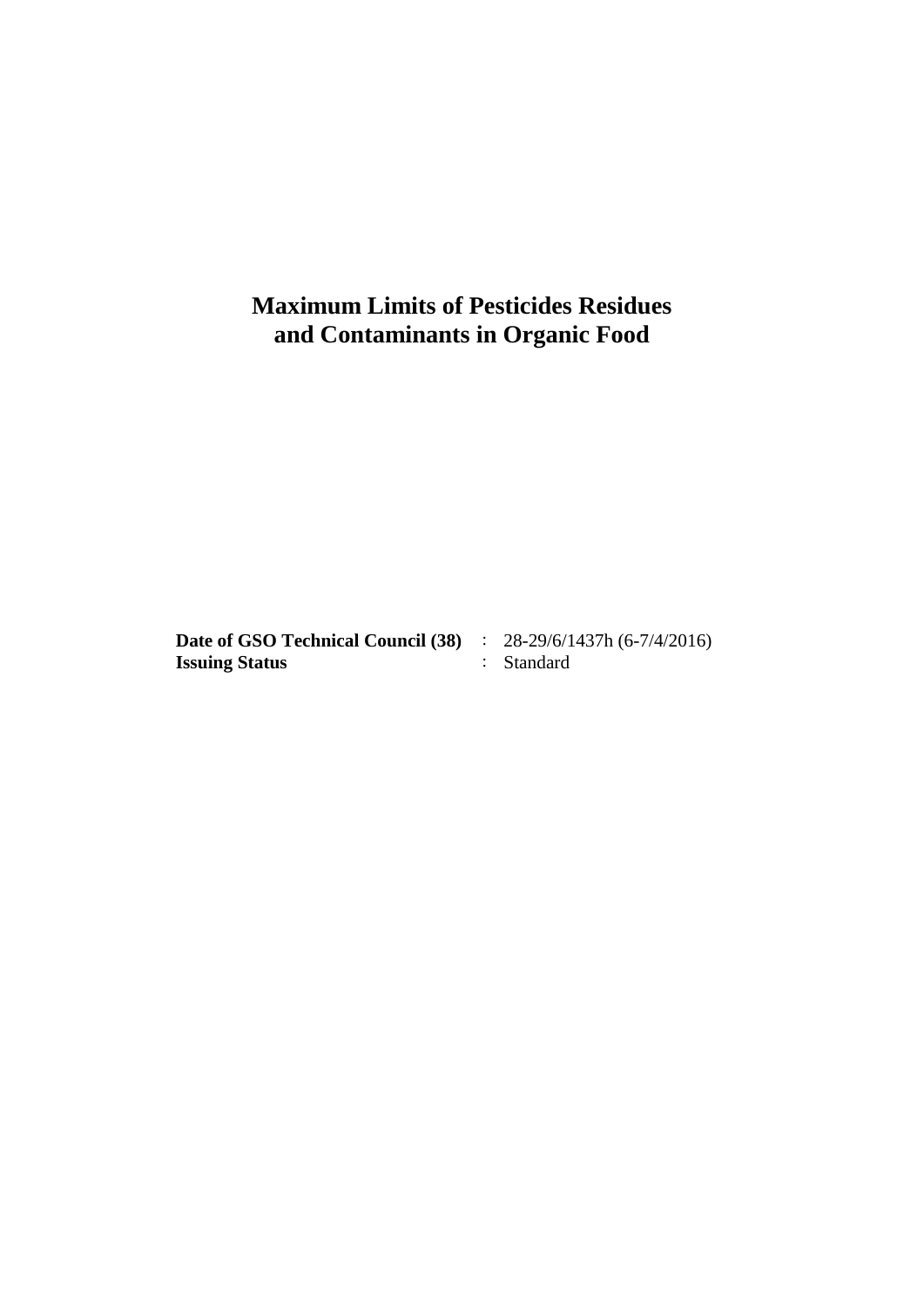#### **Foreword**

GCC Standardization Organization (GSO) is a regional Organization which consists of the National Standards Bodies of GCC member States. One of GSO main functions is to issue Gulf Standards /Technical regulations through specialized technical committees (TCs).

GSO through the technical program of committee TC No. (TC05 /SC2) "GSO Technical Subcommittee for Additives and Food Contaminants" has prepared this Standard. The Draft Standard has been prepared by Republic of Yemen . The draft Standard has been prepared based on relevant AIDMO, International and National foreign Standards and references.

This standard has been approved as a Gulf Standard by GSO Technical Council in its meeting No. (38) , held on 28-29/6/1437h (6-7/4/2016) .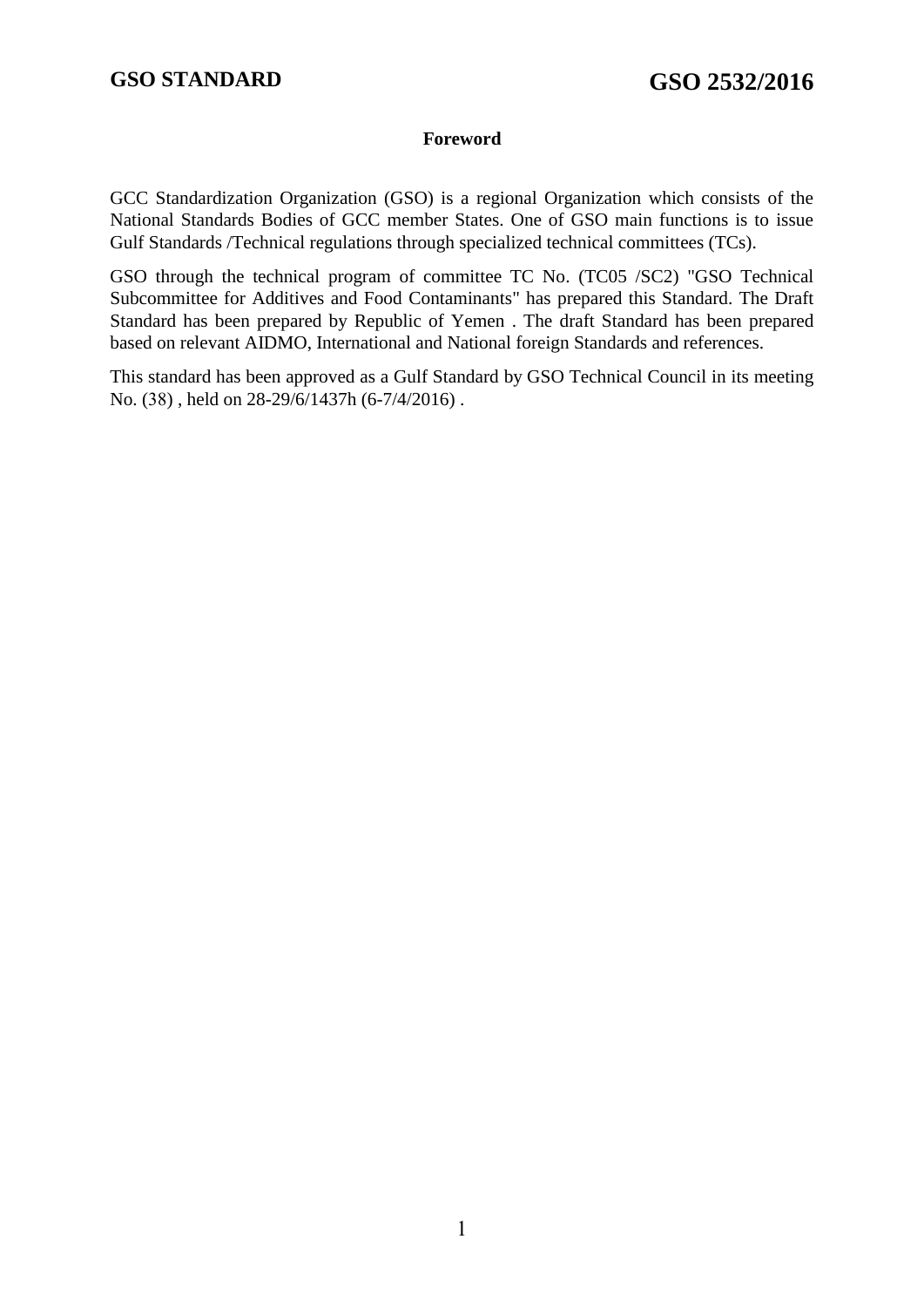### **Maximum limits for pesticide residues and Contaminants in Organic Food**

#### **1 Scope**

This Gulf standard provides maximum residue limits of pesticides and contaminants are allowed in organic food.

#### **2 Complementary Standards**

- 2.1 GSO CAC/GL 32 " Production, Processing, Labeling and Marketing of Organically Produced Foods".
- 2.2 GSO 382" Maximum limits for pesticide residues in agricultural food product".
- 2.3 GSO CAC 193" General standard for contaminants and toxins".
- 2.4 Standard will adopted by GSO Sampling for " Determination of Pesticide Residues in Food and Agricultural Products ".

#### **3 Definitions**

- 3.1 It shall be considered definitions are mentioned in Gulf standard is mentioned in sub clause (2.1).
- 3.2 Pesticide residues

Residues including active substances and products of metabolic processes and / or products cracking or reaction products of active substances used for plant protection products.

#### **4 The limits and calculation method**

4.1 According for Gulf standard for is mentioned in sub clause (2.1) Prohibits the use of pesticides in organic production, but that in the case of the effects as a result of pollution it shall not exceed the maximum permitted for any pesticide residue in the organic food 0.01 mg / kg and taking into the way account is mentioned in sub clause (4.3).

> That these pesticides are permitted in accordance with Gulf standards and in the case of pesticides, which have a limit less than 0.01 mg/kg in the previous references, it shall be taken for at least.

> And when the maximum limit of pesticides (0.01) mg/kg, it shall be notified of inspection and certification to take necessary procedures in this regard

- 4.2 It does not permit write down the phrase" organic food " on any product with more than to pesticide maximum in side limit  $(0.01)$  mg/kg that if the product contains three or more pesticides and all within maximum limit (0.01) mg/kg is not written by the phrase "organic food" .
- 4.3 Calculation Method
- 4.3.1 In the fresh or raw products

Apply the following equation